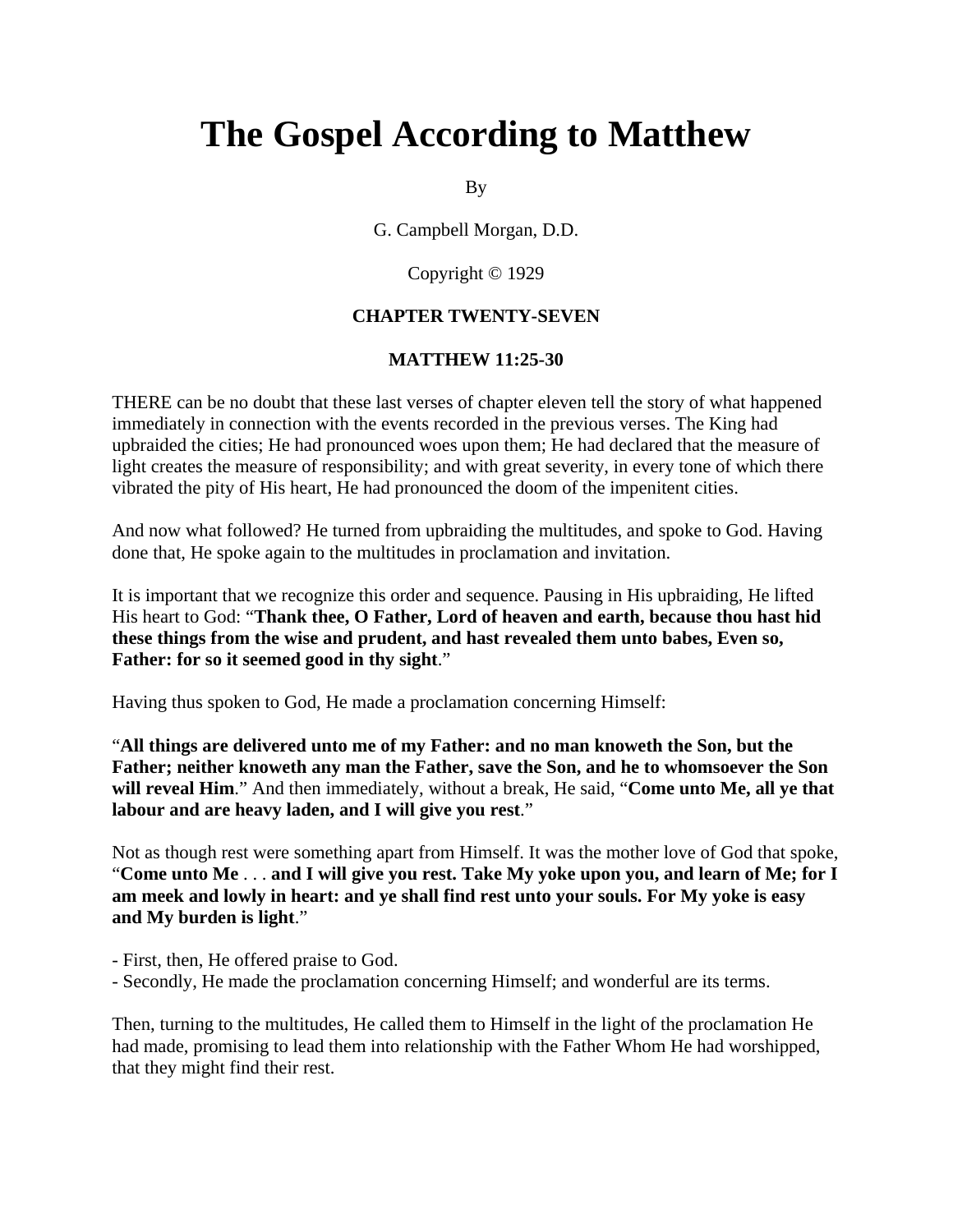Taking first of all His attitude toward His Father, we notice that the King worshipped in the presence of difficulty, that He offered praise in the face of discouragement.

One supreme value of this chapter is its revelation of the fact of His restfulness even in the face of obstacles. John, loyal soul, whom He was so careful to defend, was wondering, perplexed by His methods; His own generation was petulant, unreasonable, complaining; and the cities that had seen the working of His power were rejecting Him. All these things He clearly understood, and yet He took the position of the worshipper.

There was yet one other class of persons with whom He came in contact, the simple-hearted, who perhaps did not think deeply enough to be perplexed about anything; they were merely babes. The King saw more clearly than we do, and He said, "**Thank Thee, O Father**."

That fact in itself comes as a ministry of inspiration, and of love. Are you discouraged? Have you felt as though the people you are trying to reach are hopeless, always perplexed, always criticizing, always impenitent? Pause then and worship! Make your difficulty the occasion of your thanksgiving. But this we shall never do save as we live very near to Him.

Now let us look at the reason of His praise. That reason He distinctly stated. God had hidden the things He had come to make clear from the wise and understanding, and had revealed them to the untutored, the immature. He praised God for this method.

The first thing to be noticed is that the King rested in the absolute supremacy and will of His Father. He thanked God that this was so because it was God's will. Perhaps some of us must rest there very often, being unable to understand the reason of the will.

We may press this matter a little further and ask the question: was the fact that this was God's way the only reason for the thanksgiving? No, the Son knew that it was the best way, that it was the only way; this way of hiding these things from the wise and understanding, and the revealing of them to babes. Our Gospel is a Gospel for those who are fools and blind. That is not to say that the Gospel is not wise, that it lacks intelligence.

Who are the people from whom the Gospel is hidden according to Jesus? He called all people, but there are those whom He described as "**the wise and prudent** (understanding)" who do not come.

- "**The wise**" are, very literally, people who are gifted with practical skill, natural acumen, and ability to understand.

- The "**prudent**" are those who are able to put things together.

Jesus says, Father, Thou hast hidden these things from the people who are naturally wise and have the power to put things together. We have heard a man say, "Oh, believe me, I know what two and two make." That is the man! Not that he does not know what two and two make; not that it is wrong to put two and two together; but that the putting of two and two together brings the man to the conclusion that when he has put two and two together he knows everything.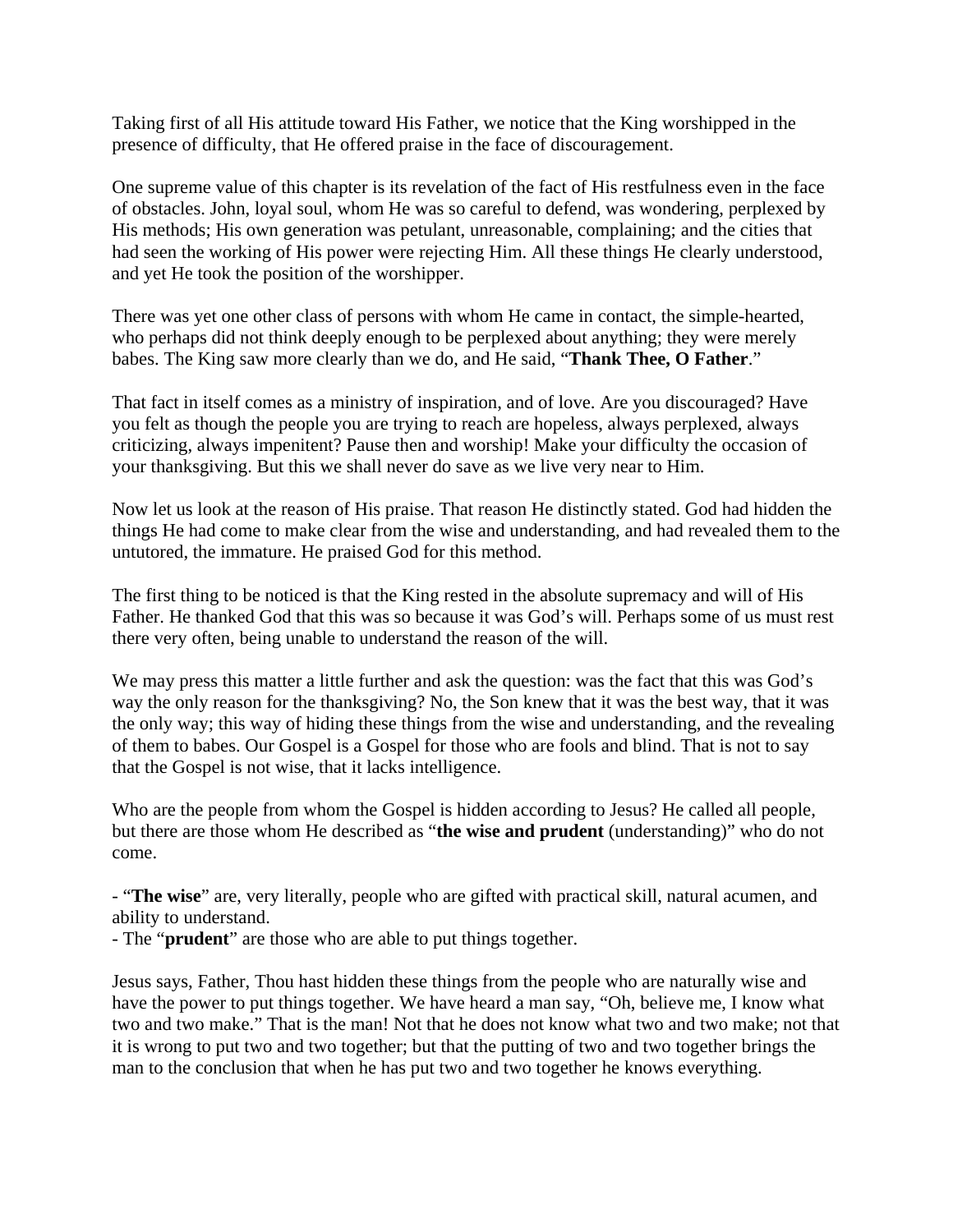It is the man of natural acumen who is able to put things together and come to logical conclusions; who imagines that he can express the things of the Spirit in the formulae of the mind; from whom these things are hidden. The condition for acquiring knowledge is always conscious ignorance. The moment a man says he does not know, then at least he has fulfilled the first condition for acquiring knowledge.

Some years ago a remarkable article appeared in *The Engineer* discussing the question whether the man of technical knowledge, or the man without it, was most likely to serve his age by the way of invention. In the course of that article the writer said:

"There is not a portion of the framing of a bicycle that is not, in the eyes of any one carefully educated in the strength of materials, utterly wrong. If any one of our readers will take the trouble to work out the stresses in a bicycle weighing twenty-eight pounds, and carrying at ten miles an hour, a man weighing twelve stone, he will see that from first to last the whole machine is so completely impossible that nothing of the kind exists outside the land of dreams.

"Let us suppose that a law was passed under which no one was permitted to use a bicycle that was not pronounced to be quite safe by the Board of Trade; and let the Surveyors of the Board deal with the cycle precisely on the same lines as they deal with marine boilers, and see then what the Board of Trade machines would be like. Is it too much to say that, twenty years ago, any and every thoroughly trained engineer would have pronounced the modern light roadster a mechanical impossibility? Such men would know too much to attempt to produce anything of the  $kind \dots$ 

"Knowledge is too often assumed to have reached finality, when it has done nothing of the kind, and the belief is fostered and inculcated by those who write books, and treatises, and teach in various ways.

"Lastly, we would point out that it is not the possession of knowledge that stops progress; the mischief is done by the assumption that the knowledge is final."

That is the philosophy of our paragraph. There were men of Jesus' day who said; "We know this is so, and that is so, and therefore this must be so; therefore He is wrong!"

They were wise men, they were understanding men, they put two and two together, and they called it four; and they said this is final, there is nothing beyond, we know all to be known. And Jesus said, "**I thank Thee, O Father,** . . . **because Thou hast hid these things from the wise and prudent**;" that Thou hast not revealed these things to these men.

To what sort of people, then, does He reveal these things?

To babes.

And here the Greek word traced to its root means "*not speaking*," and in this use indicates the immature, which means that they are not indisposed to receive.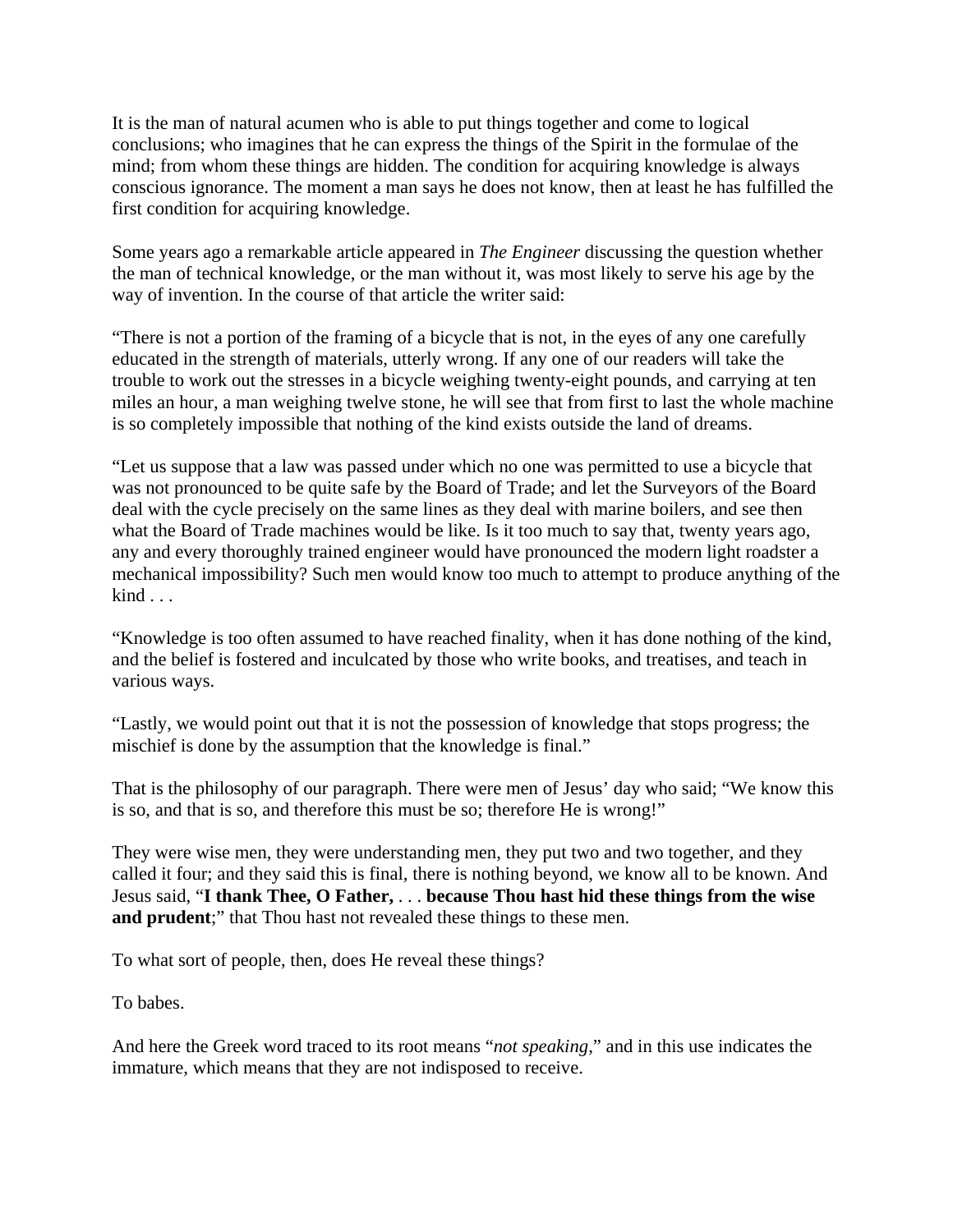Or again, to leave the figure of the infant, let the Master speak as He spoke on another occasion, and we see how His philosophy is always the same. "**Except ye be converted**" - *turned back* - "**and become as little children**" believing that there is something you do not know, believing that the knowledge in your possession is not final unless you get there, you cannot enter the Kingdom of God.

"**I thank thee, O Father, Lord of heaven and earth, because thou hast hid these things from the wise and prudent**" - the men of acumen who put things together and imagine all God's truth can be expressed in the sequence of their reasoning "**and hast revealed them unto babes**," who do not know anything, but who are dreaming towards truth, in whom is the spirit of romance, the spirit that soars.

What a blessed thing it is that God has always revealed these things to the simple-hearted and the simple-minded!

One may have lost the priestism of ecclesiasticism, but there is a new priestism abroad to-day which says that we cannot interpret this Book unless we know original languages in all their ramifications. It is not true. The man who can put two and two together as to Semitic languages, and as to Greek dialect, may never see the flame of glory that any little child can see who takes up the Book and studies it with the simple heart of the babe.

Having uttered these words of worship, the King made the claim for Himself. His words are so clear and comprehensive, we need do little more than read them.

The statement falls into three parts.

First, the King claimed His own investiture with some peculiar authority. "**All things**." What things? We must go back to the previous verse, "**I thank thee, O Father, Lord of heaven and earth, because thou hast hid these things from the wise and prudent, and hast revealed them unto babes**."

Revealed them:

- The things of truth,
- The things He had come to reveal,
- The things at which the unreasonable generation scoffed,
- The things the impenitent cities would not accept,
- The things of truth and righteousness and love.

God has given Me, said the King, all these things. "**All things are delivered unto Me of My Father**."

You may say, But does not this break down your argument? Would you speak of Jesus as a babe, as immature in any sense? We are speaking of Jesus in the realm of His humanity, as One Who did not depend upon His own human wisdom.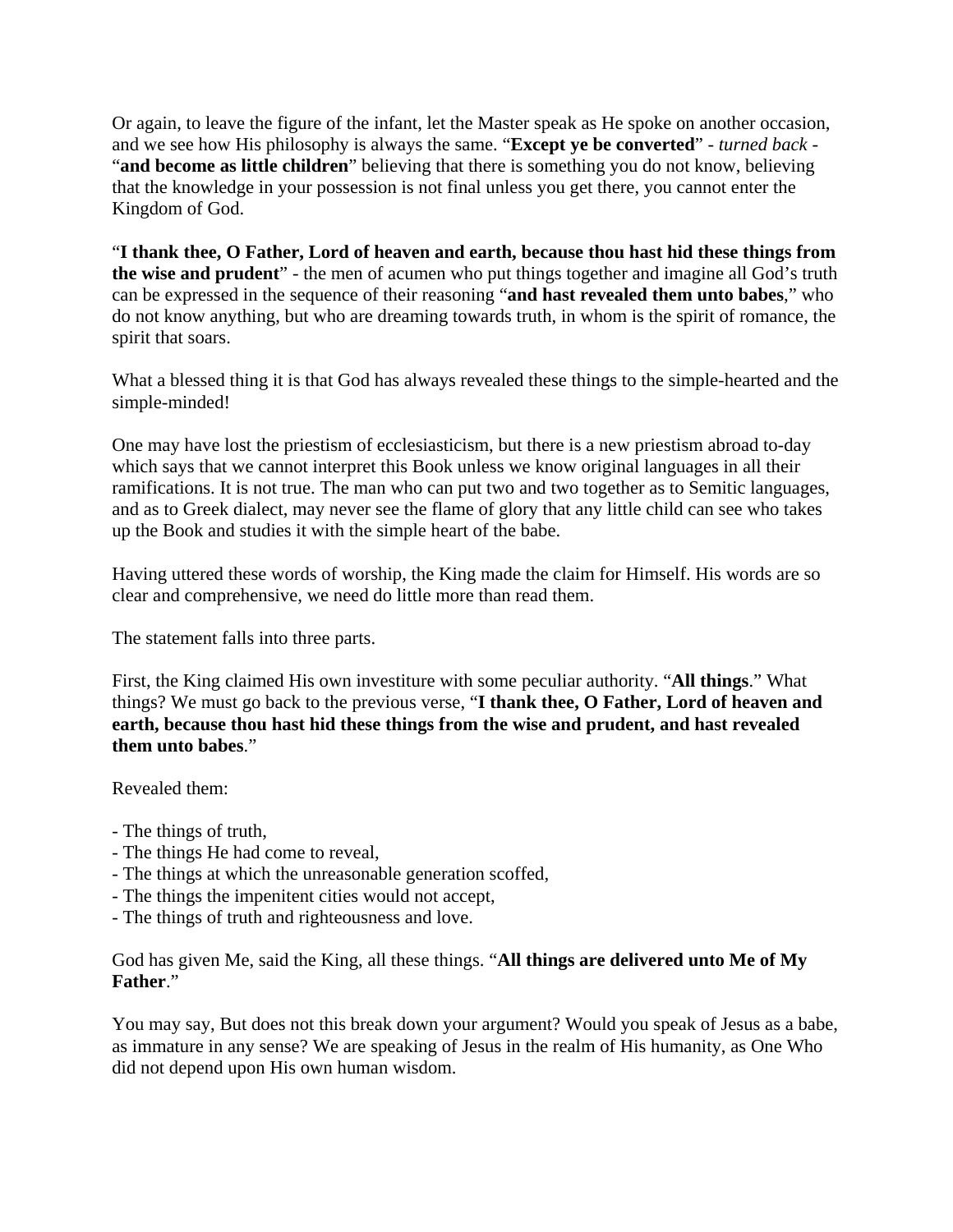He spoke always and only out of the infinite wisdom of His Father.

We speak of Jesus as He spoke of Himself before these words were finished; said He, "**I am meek and lowly in heart**;"

- I am not petulant and unreasonable,
- I am not disobedient to light as it falls upon My soul.
- I am amongst the babes, and therefore all things are delivered unto Me.

He was the great Mystic, the One Who, in all simplicity, waited for light, and recognized in all its infinite reaches, its relation to God and eternity. Speaking out of the realm of His perfect humanity He said, He hath committed all things unto Me; I come to bring the words of revelation.

This is what Paul meant concerning Him in the Colossian Epistle when he wrote, "**For it pleased the Father that in Him should all fulness dwell**."

Jesus thus stood in the midst of the men of His age and said to them, "The things that wise men did not understand, the things that understanding men could not formulate and finally state, are committed to Me. I know them, not by deduction and logical sequence, but because God has committed them to Me, seeing that I am meek and lowly in heart."

Having thus claimed investiture, He went on to say, "**No one knoweth the Son, save the Father**."

Here He was accounting for the fact that men had not understood Him. He thus declared the mystery of His own personality; no one perfectly understands Him, except the Father. This, is a perpetual truth, and it may be said to this hour that no one knows the Son save the Father.

Let us carefully observe what now immediately follows. "**Neither knoweth any man the Father, save the Son, and he to whomsoever the Son will reveal Him. Come unto Me, all ye that labour and are heavy laden, and I will give you rest**."

Consider, then, this twofold fact. Jesus declared that no one can know the Son perfectly, except the Father; but He affirmed that the Father can be known through the Son.

We have a far more correct knowledge of God at this hour than we have of Jesus. The great mysteries and the great problems, and the great perplexities, are still concerning the Person of Jesus.

Grace operates by revealing the things that never were known through the instrument of a Person; but the things revealed are so mighty that the instrument of their revelation must remain a mystery.

"**No man knoweth the Son, but the Father; neither knoweth any man the Father, save the Son, and he to whomsoever the Son will reveal**."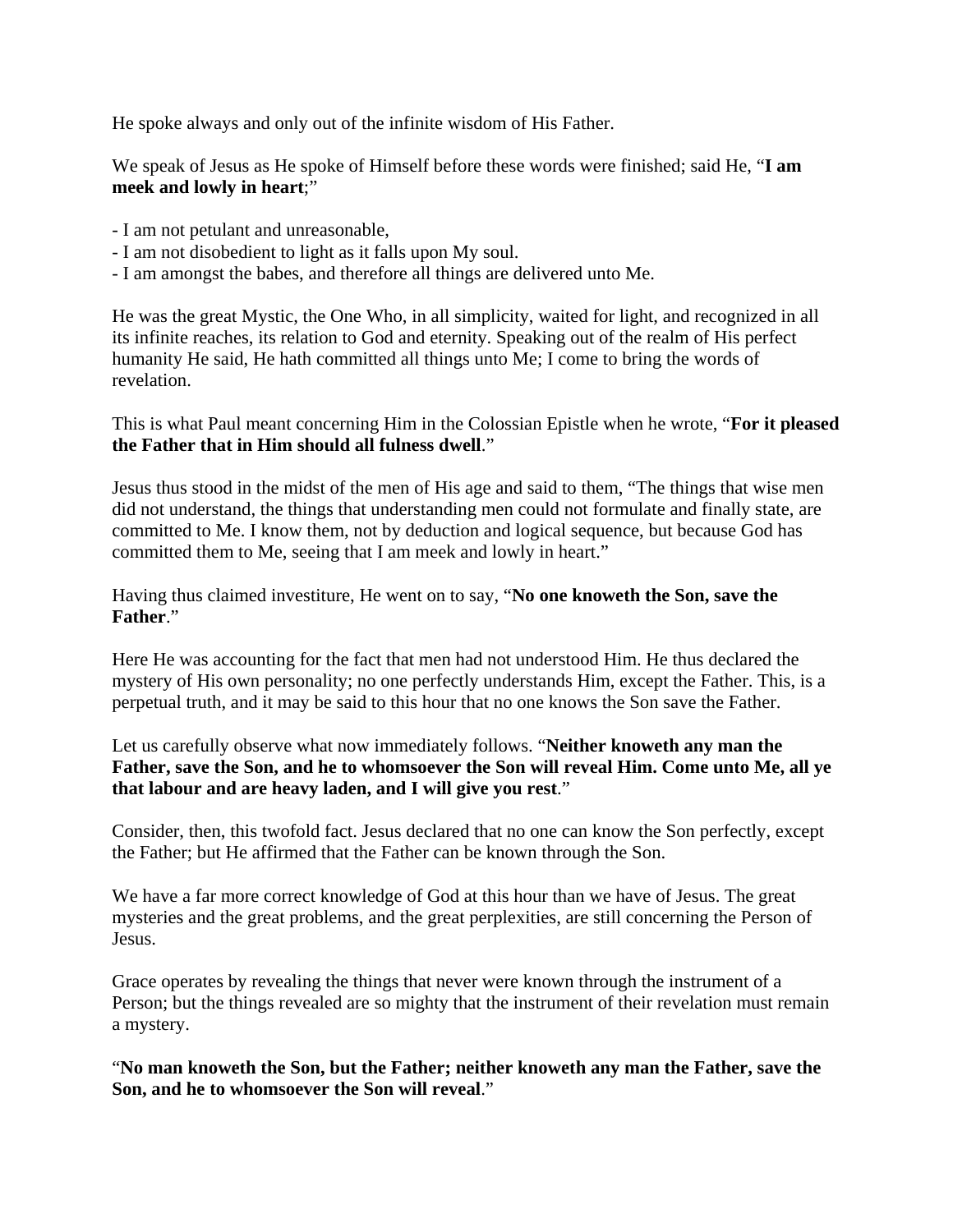We make a great mistake when we commence to quote this passage at verse twenty-eight. We have no right to begin at "**Come unto Me, all ye that labour**." If we do so, we miss the music; we may indulge in a great deal of sentiment around this text, but all its strength, that upon which the soul of man takes hold for strength, is missed if we omit verse twenty-seven and fail to recognize the connection.

This is no mere lullaby; it was no mere expression of sentimental pity when Jesus said, "**Come unto Me**."

Reverently changing the actual wording it is as though He had said:

- Come unto Me and I will reveal the Father unto you;
- Trust Me, and find God;
- Accept My law of life by accepting Me, and so find rest;
- For My yoke, the yoke I wear, is easy; and My burden, the burden I bear, is light.

Come to Me, be identified with Me:

- Let Me become the window through which the light flashes,

- Let Me be the door through which you pass to God.

The trouble with men is that they do not know the Father, and seeing that they do not know the Father, they are hot, and restless, and feverish, and in agony. To all such He said, Come unto Me, I know the Father; I will bring you to Him, and when you find the Father you will find your rest. "**Come unto Me, all ye that labour**."

Notice finally that this call was uttered, not merely to the babes, but to all the multitude.

## "**Come unto Me, all ye that labour and are heavy laden**."

- It was His call to John when John was in difficulty about His method - Come to Me, and I will rest your perplexed spirit.

- It was His call to the unreasonable and unsatisfied age, to come to Him and be satisfied, by faith, and wait for the dawning light for full explanation.

- It was His call to the cities, rejecting, and rejected - Come to Me, and I will come back to you with healing and with blessing.

- It was His call to the babes - Come to Me, be obedient, and gain the light that leads you into the places of God's own wisdom.

- It was His call to all.

They did not all obey as John did in his perplexity. When his disciples went back and set the works of Jesus in relation to the ancient prophecies, surely there came to John a quiet sense of rest. He found God anew in the dungeon, because in honest perplexity he had sent directly to Jesus.